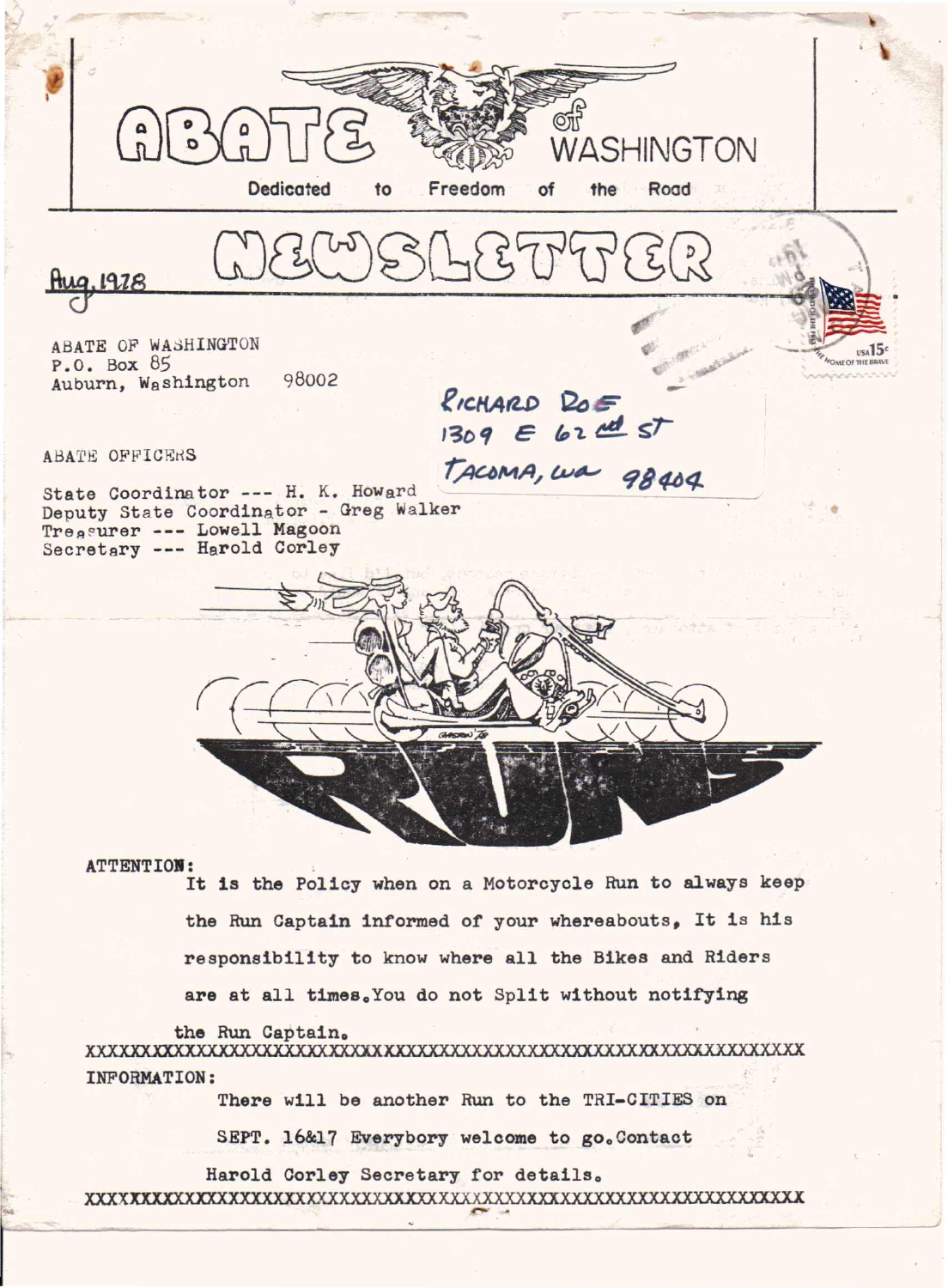## August *221 1978*

Fellow Members:

"

A long over-due newsletter is now before you, it is not as full as those in the past, and it is not as multi-paged. But it is a report to you about what A.B.A.T.E. of Washington is doing and that is what counts.

There is a serious re-assessment of the organization in the process at this time. By-laws are being written up, membership roles are being up-dated, goals and priorities are being considered once again. A long year has passed almost and it has been a year of sorting things out for us.

I would like to list these points that I believe are important for the expansion and sucess of A.B.A.T.E. They are as follows;

- 1) A re-dedication of bikers toward freedom of the road.
- 2) The establishment of A.B.A.T.E. chapters by local members in nortern, eastern, and southern Washington.
- 3) <sup>A</sup> year pre-planned schedule of A.B.A.T.E. functions for 1979.
- 4) Membership drives that produce members.

If we as an organization can get these goals accomplished in the coming winter mounths then the summer of '79 will be one that  $A.B.A.T.B.$  has not seen for some time.

This has to be short for obvious reasons, but I'd like to end with this, theres a meeting the 2nd monday of next mounth and it would be really outstanding to see a lot of people there. So lets set that night apart and make a point of attending, its your organization.

> With Respect, Greg Walker Deputy State Coordinator